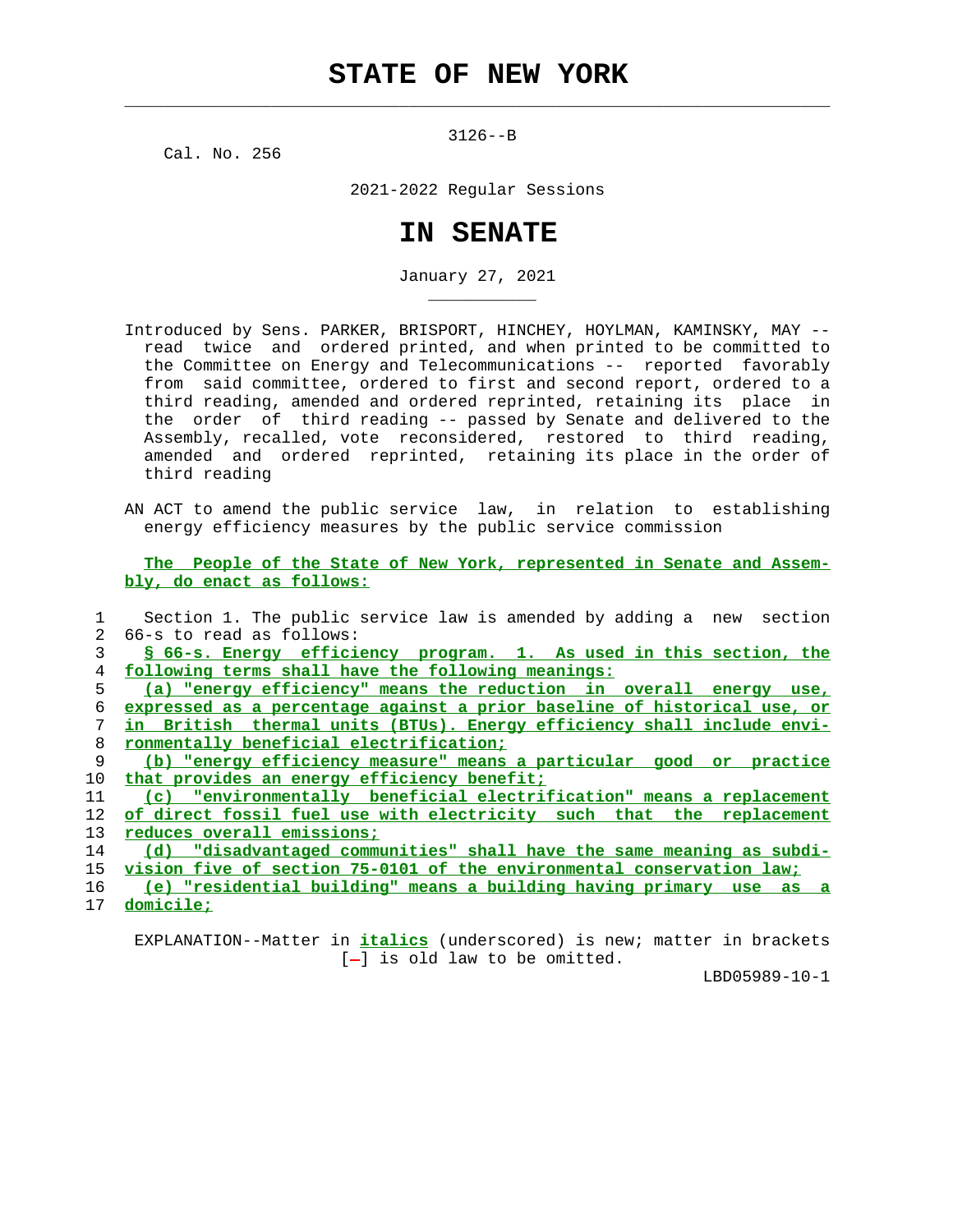S. 3126--B 2

**(f) "small commercial building" means a building operated by a busi- ness or not-for-profit organization with one hundred employees or fewer; provided they (i) own their building or (ii) lease or manage all or part of the building and have a release from the building owner to apply for financing through the program; and (g) "priority populations" means groups that include veterans, indi- viduals with disabilities, low-income individuals, unemployed power plant workers, previously incarcerated individuals, persons aged eigh- teen through twenty-four participating in work preparedness training programs, or residents of disadvantaged communities. 2. In order to stimulate the growth and adoption of a more efficient use of energy in disadvantaged communities and to promote the hiring and training of employees from disadvantaged communities and priority popu- lations, the commission shall develop, oversee and issue guidelines to be used as part of any energy efficiency proceeding or utility program, which shall include the following elements: (a) any job training funding administered by utilities for energy efficiency implementation shall serve individuals from priority popu- lations, at a minimum proportional to these areas' percentage share of the total residential housing and small commercial building stock within the state; (b) employees hired for implementation of utility energy efficiency programs shall be from priority populations, at a minimum proportional to these areas' percentage share of the total residential housing and small commercial building stock within the state, or from other disad- vantaged communities within seventy-five miles of target work sites and should no qualified applicants be found in the priority population then other applicants shall be sought from outside the priority population; and (c) require any residential and/or small business energy efficiency program funding used directly for energy efficiency measures adminis- tered by utilities shall be allocated to disadvantaged communities, proportional to these areas' percentage share of the total residential housing and small commercial building stock within the state.** 35 § 2. Reporting. In any calendar year that a utility is unable to meet 36 the job training or hiring requirements outlined in paragraphs (a) and 37 (b) of subdivision 2 of section 66-s of the public service law, as added 38 by section one of this act, such utility shall file with the public 39 service commission a detailed report describing the activities and 40 efforts made to comply with such requirements, including but not limited 41 to information about outreach conducted in disadvantaged communities and 42 among priority populations and areas where the utility publicized job 43 and training opportunities. The utility shall also include a draft plan 44 for how it will work with community partners and stakeholders to build 45 up the qualified applicant pool to comply with such requirements in the 46 next calendar year. The plan will be subject to a sixty-day public 47 comment period after which a final plan that incorporates the public 48 comments will be filed with the public service commission.<br>49 S 3. Severability clause. If any clause, sentence, parag § 3. Severability clause. If any clause, sentence, paragraph, subdivi- 50 sion, section or part of this act shall be adjudged by any court of 51 competent jurisdiction to be invalid, such judgment shall not affect, 52 impair, or invalidate the remainder thereof, but shall be confined in 53 its operation to the clause, sentence, paragraph, subdivision, section 54 or part thereof directly involved in the controversy in which such judg- 55 ment shall have been rendered. It is hereby declared to be the intent of